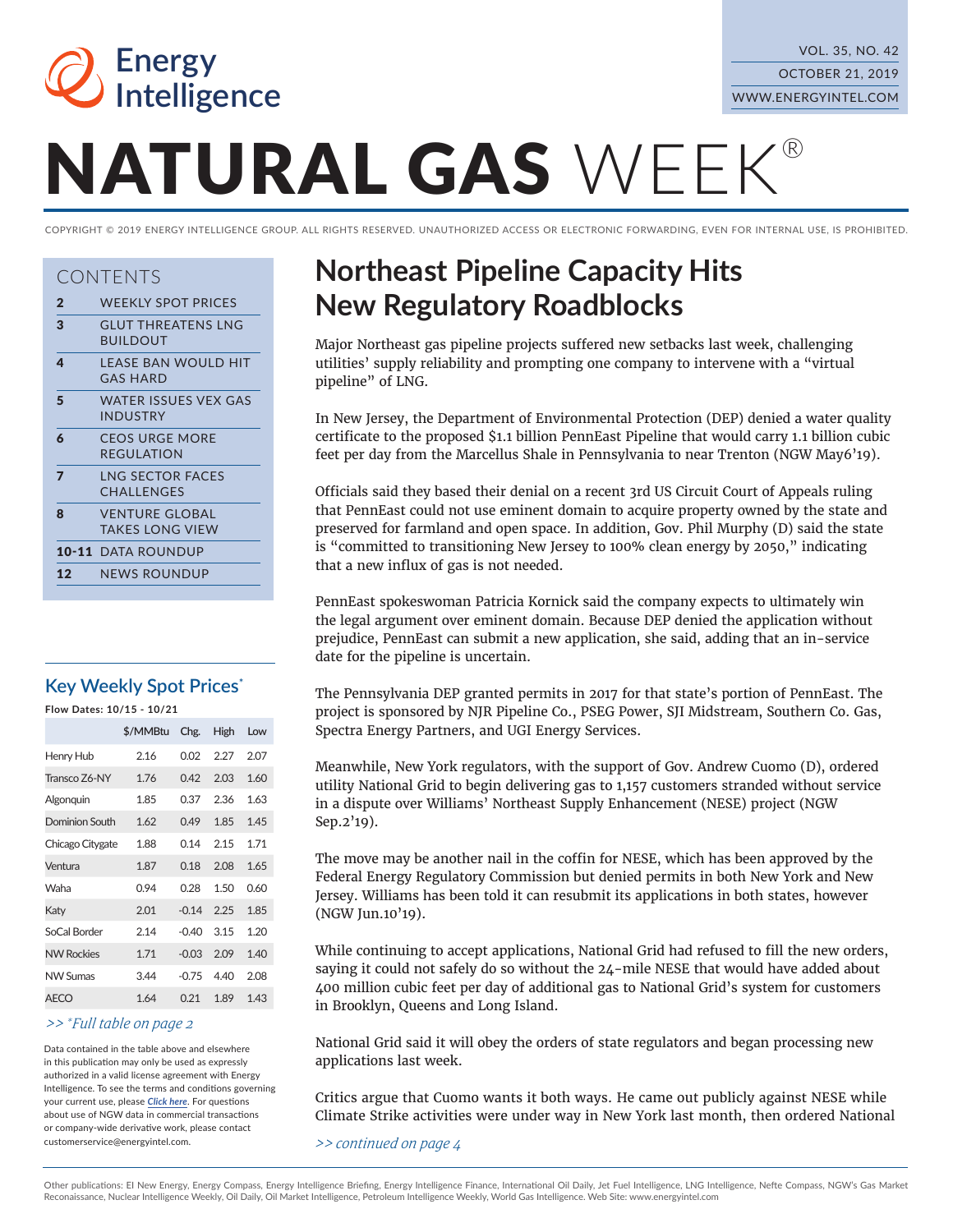### **Roadblocks** *>> continued from page 1*

Grid to find gas for the utility says it needs from NESE.

The governor and some antifossil fuel activists assert that National Grid can buy the gas it needs on the spot market. But the utility insists it cannot count on those supplies being available during peak demand periods and that it was safer to have a dedicated supply source (NGW Sep.9'19).

In a statement last week, Cuomo said it is "the fundamental responsibility of our utilities to provide reliable service. National Grid has acted in bad faith throughout this process first by denying over 1,100 eligible customers with service and now by failing to fulfill its core responsibility."

In a note to Energy Intelligence, the Stop the Williams Pipeline Coalition said New York State's "investigations into National Grid's gas moratorium are revealing what we've known all along: that there is no gas shortage, and that the refusal to connect customers to gas is nothing more than a reprehensible political ploy."

A similar scenario is playing out in Westchester County, New York, where Consolidated Edison has declared a moratorium on new gas applications because of insufficient incoming pipeline capacity (NGW Jun.10'19).

#### **Virtual Pipeline a Short-Term Fix**

Faced with this shield wall stopping pipeline development, one utility has inked a contract with a company to provide LNG to its system via what it calls a virtual pipeline. The gas will be liquefied at one location and then trucked to generating units, where it is regasified and used for electricity generation.

Thigpen Solutions CEO Sam Thigpen told Energy Intelligence that his company has signed a multiyear contract with National Grid to supply LNG to the utility during peak demand periods. He said the contract calls for his company to supply up to two trucks an hour for eight hours a day that will be used for customers in the Hamptons and Long Island.

National Grid CEO John Bruckner has said the utility has supplied trucks carrying compressed natural gas for several years now, and that this virtual pipeline accounts for only about 2% of peak demand.

While good for his company, Thigpen questioned how efective it will be for the market in an interview with Energy Intelligence on the sidelines of the Gulf Coast Energy Forum in New Orleans last week. A supporter of renewable power, he said the idea of making the transition from fossil fuels to wind or solar "is a nice thing to hope for. But hope isn't a strategy."

The virtual pipeline approach "is OK for a short-term basis, but for the long term it is not sustainable," Thigpen said.

"It's not a real solution, it's just pushing the problem down the road a little."

"It is a growth opportunity for us," he said. "But the simple fact is that you cannot build an infrastructure with trucks rolling through Manhattan. Wouldn't it be safer for everyone — including the environment — to allow a pipeline to be built instead of me rolling dozens of trucks through the streets? There is a big disconnect here."

Thigpen said his trucks can be halted by weather "just like everyone else. If the state closes a highway, then our trucks are stopped and that means that LNG is not going to make it to that site where it is needed. No gas means someone is not going to be able to heat their home."

*John Sullivan, New Orleans*

# **POLICY**

# **Federal Leasing Ban Would Put 9 Bcf/d of Gas Of Limits**

More than 9 billion cubic feet per day of gas production is at risk if the next US president bans energy leasing and hydraulic fracturing on federal lands — as at least one leading Democrat pledges to do — making already frustrated E&P shareholders even more skittish.

In the weeks since US Sen. Elizabeth Warren (D-Massachusetts) vowed via Twitter to halt new offshore and federal land drilling and to "ban fracking — everywhere," companies with the most exposure to those locations have lost capital market traction, according to William Featherston at Credit Suisse. Other Democratic presidential contenders have also suggested variations of fracking and leasing bans.

Untenable as some industry observers may believe an outright ban to be, it's rattling the market (NGW Jul.8'19). As a group, producers leveraged to federal drilling have underperformed the XOP, which tracks upstream companies listed on the S&P 500, by some 300 basis points. That suggests "nearly half the worst-case risk has already been priced into these stocks," Featherston said.

About 8% of US gas output would be placed off limits under a federal leasing ban, according to RBC Capital Markets, which said that includes all of the US gas produced by Royal Dutch Shell and Total. Ultra Petroleum and Talos Energy have 94% and 93%, respectively, at stake, according to the investment bank. Such a ban could take 23% of domestic oil production out of play, it said.

Which companies would have the most risk under a Warren administration? The list is long and distinguished. Plays with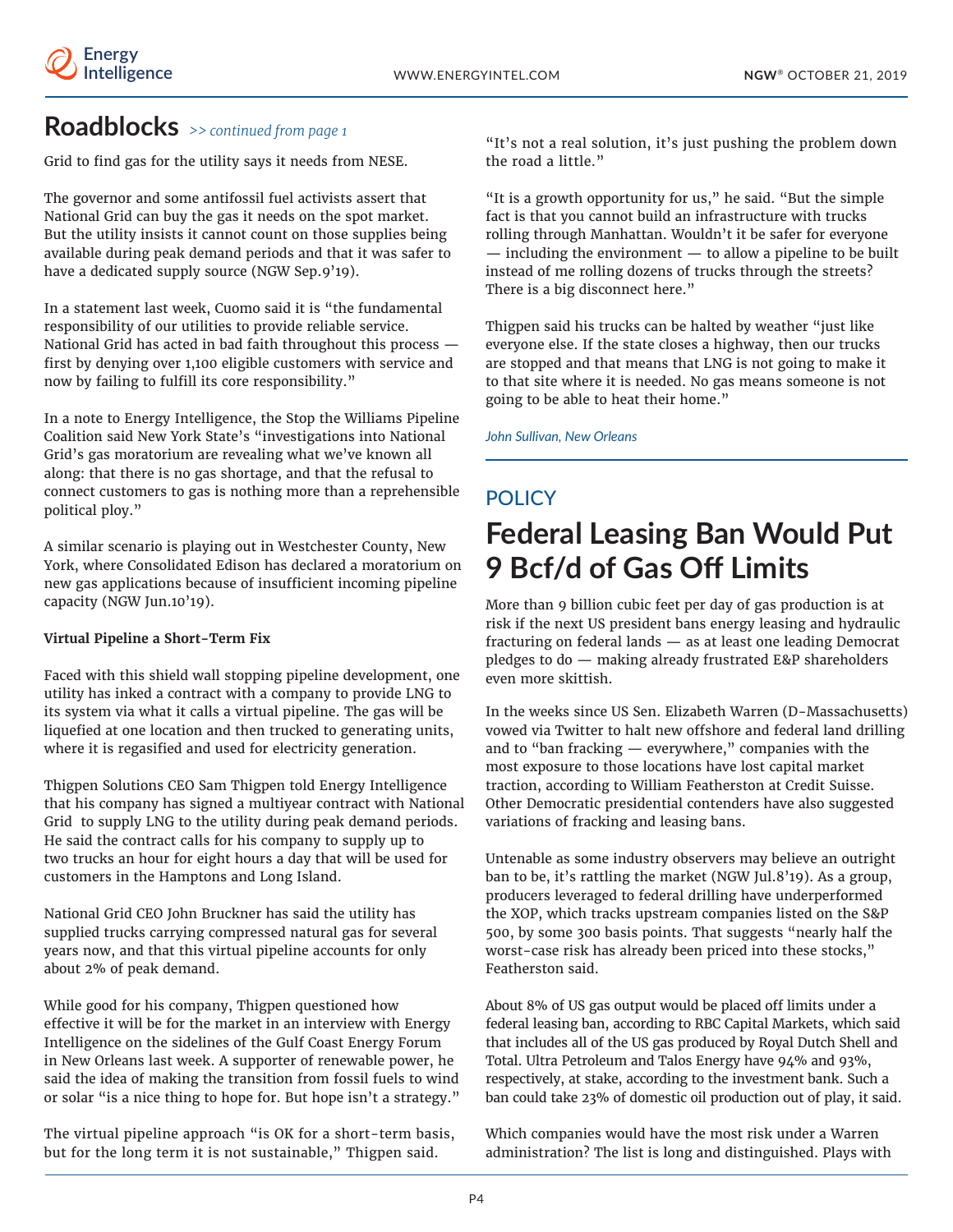

say they want to see a push by governing bodies, producers and consumers in the US and elsewhere working together to advance the transition toward a lower-carbon economy. Such sentiments were widespread at Energy Intelligence's Oil & Money conference in London this month, where industry leaders gathered to consider strategies for the coming transition.

Van Beurden and Dudley both favor active government guidance in order to achieve the net-zero emissions economy envisaged by the Paris climate accord, and they say to get there in future decades requires the right steps to be taken now.

Enthusiasm for greater government intervention, which is gaining traction in Europe, is far from uniform across the industry, however. In the US, where the shale revolution radically changed the oil and gas industry, many large companies remain unwelcoming to heavier regulations.

That is particularly important as the Trump administration rolls back existing industry regulations aimed to curb rampant leaks of methane, a potent greenhouse gas, even as some of the larger producers caution against it (NGW Sep.2'19).

Dudley said methane leaks and gas flaring are the "Achilles' heel of natural gas," and must be tackled head on. Before long "there will be nowhere to hide" for producers that ignore leaks or refuse to reduce gas flaring, which is rampant in the Permian Basin and Bakken Shale due to a lack of adequate takeaway pipeline capacity.

Dudley noted that the use of drones, satellites and aircraft now make detection more precise, but current detection technology is not widespread enough to make the message resonate (NGW Aug.26'19). When the National Oceanic and Atmospheric Administration released satellite data that tracked flaring in major shale plays between 2012 and 2015, the numbers were double producers' previous self-reported figures.

"We do need regulation, and that includes direct regulation of methane emissions across the value chain," Dudley said at Oil &Money. But bringing about such change won't be easy, particularly in the US, where regulations and their enforcement are strikingly inconsistent and can vary from state to state.

Texas regulators turn a blind eye and declines to rein in the faring of gas, according to a recent investigation by Energy Intelligence (NGW Aug.12'19**)** But the governor of neighboring New Mexico this year increased environmental oversight of the industry while state legislators attempt to outlaw hydraulic fracturing altogether.

Shell's van Beurden suggests that executives must initiate meetings with consumers, suppliers and manufacturers to map out a plan to meet the Paris agreement's guidelines. But such coalition-building can only go so far.

For an industry-led transition to happen it will require "supportive or even compelling regulations" and incentives, van Beurden said. Governments need to be encouraged to act, instead of fretting about how the industry will respond to intervention. "We have to, first of all, help them over the hump and ask for it," he said.

Pressure from protesters such as the Extinction Rebellion in Europe and Climate Strike and the US, "and hopefully broader society," should encourage governments to work with diferent groups — even those with very diferent political agendas to develop climate solutions, van Buerden added. That is in marked contrast to President Donald Trump's resistance to rein in emissions.

Van Beurden declined to comment on Trump administration policies, but he did note that Shell and others — including BP and Exxon Mobil — have been vocal in their support for the regulations on methane emissions that are now under threat. Rolling them back "is not the right way to go," van Beurden said.

He insists Shell and its peers don't want to be part of an industry that is "tarnished by some of the lowest standards," and he has no sympathy for those companies supporting rollbacks: "That's not in the interest of the industry, and it's definitely not in the interests of society."

*Deon Daugherty, London*

## LNG **Budding US LNG Export Sector Faces Host of 'Challenges'**

Despite the billions of dollars invested already, the US LNG export industry is still in its infancy and faces a host of external challenges as it matures, according to its chief lobbyist.

"We are just in the end of the first inning or the top of the second," Center for LNG Executive Director Charlie Riedl said last week at the Gulf Coast Energy Forum in New Orleans.

Riedl told Energy Intelligence on the conference sidelines that it's important to put the data in perspective when talking about the development of the domestic LNG sector. He noted that LNG export facilities are currently consuming only about 8% of total US gas production.

"Granted, these are exciting times for the industry," Riedl said. "But we must temper that with the reality that this industry is still growing — growing fast, but still growing. We are facing very interesting times and even more interesting challenges."